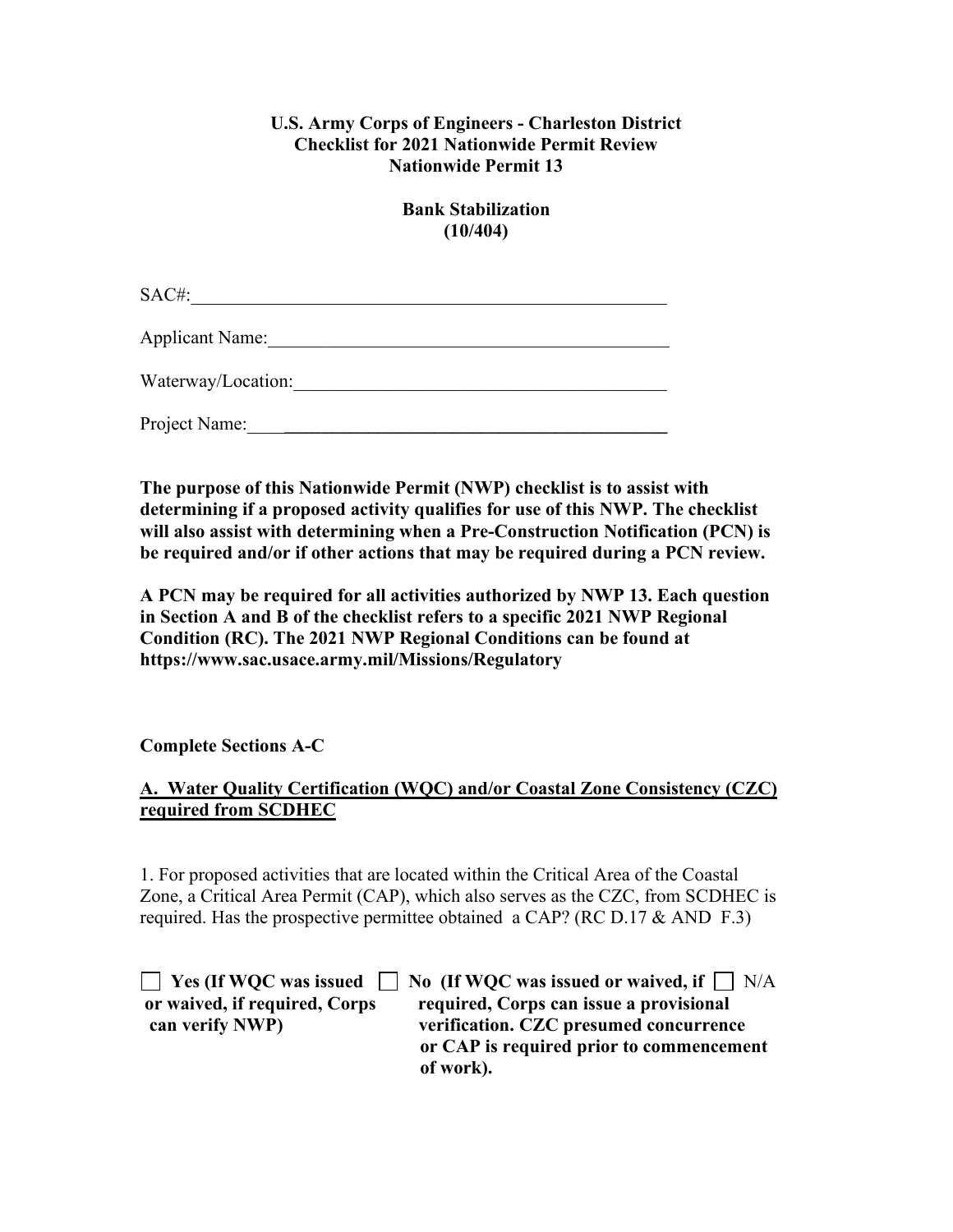#### **B. Regional Conditions:**

1. Does the prospective permittee understand that use of the nationwide permits does not preclude requirements to obtain all other applicable Federal, State, county, and local government authorizations? (RC C.1)

Yes

2. Would the proposed activity occur in areas known or suspected to have sediment contamination? (RC C.2)

| $\Box$ Yes (Activity cannot | $\vert$ No |
|-----------------------------|------------|
| be authorized by            |            |
| a NWP)                      |            |

3. Would the proposed activity, both temporary and permanent, be located in a FEMA designated floodway? (RC C.3)

**No** Yes (PCN required) Mo

4. Would the proposed activity be located in or adjacent to an authorized USACE Civil Works project, including Federal Navigation projects, as listed below? (RC C.4)

a. **USACE Civil Works projects:** Buck Creek in Horry County, Eagle Creek in Dorchester County, Kingstree Branch in Williamsburg County, Sawmill Branch in Berkeley and Dorchester Counties, Scotts Creek in Newberry County, Socastee Creek in Horry County and Turkey Creek in Sumter County, Wilson Branch in Chesterfield County, Edisto River in Orangeburg and Dorchester Counties, North Edisto River in Aitken and Orangeburg Counties, Folly Beach in Charleston County, Hunting Island Beach, waste water treatment plant and water line in Beaufort County, Myrtle Beach in Georgetown and Horry County, Pawleys Island Beach in Georgetown County, Edisto Island Beach in Charleston County, Crab Bank in Charleston County, Morris Island Lighthouse in Charleston County, Miller Corner Disposal area Phragmites Control in Georgetown County, Cape Marsh Management area (Santee Coastal Reserve) in Charleston County, Murphy Island in Charleston County, Pocotaligo River and Swamp in Clarendon and Sumter Counties, Pinopolis Dam in Berkeley County, Battery Pringle in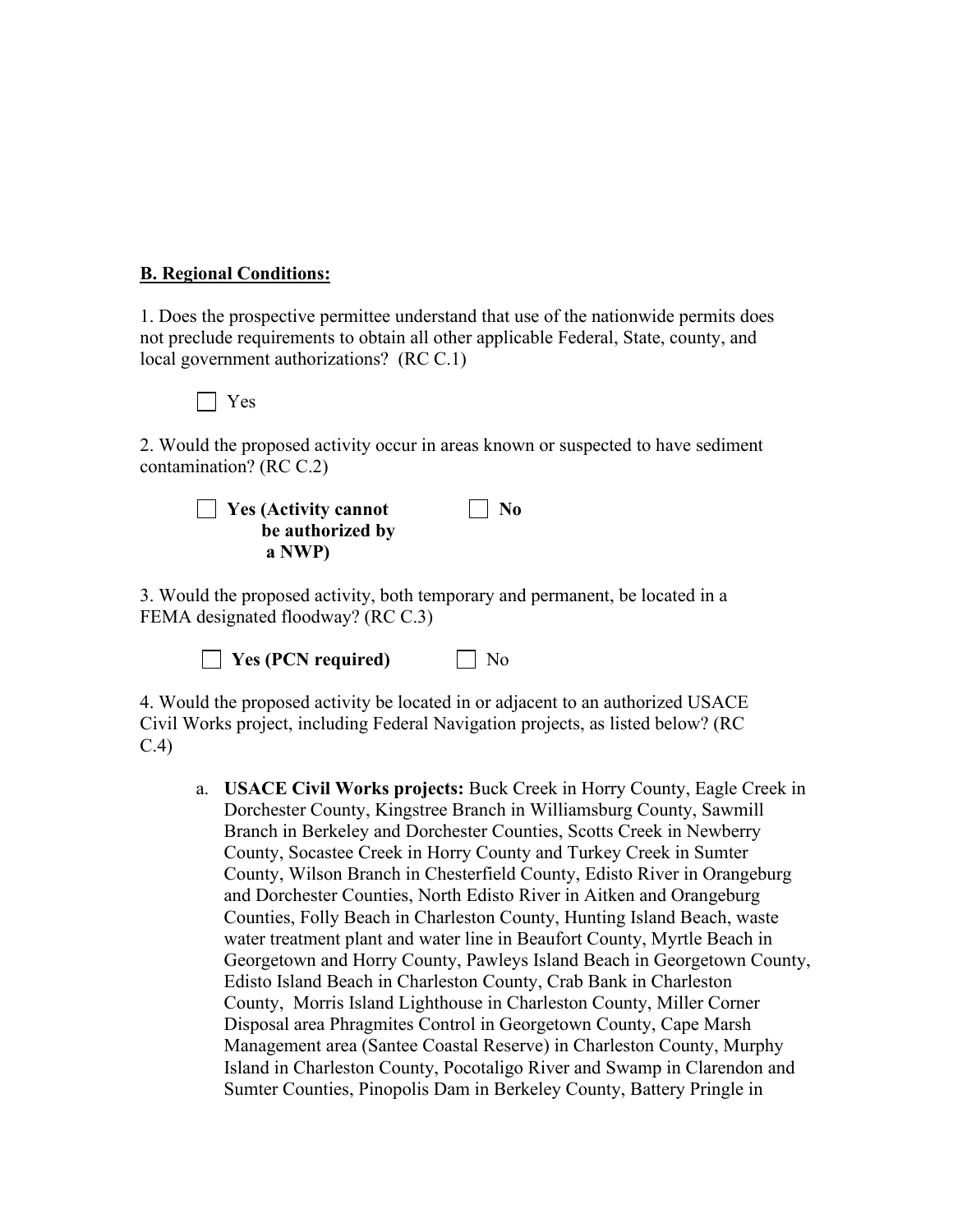Charleston County, Castle Pinckney in Charleston County, Pompion Hill Chapel along the Cooper River in Berkeley County, Drayton Hall in Charleston County, Indian Bluff in Orangeburg County, Singleton Swash at Shore Drive in Horry County, Turkey Creek Bridge at Pineview Drive in Lancaster, Big Dutchman Creek Bridge at West Oak Drive in Rock Hill, SC, Calabash Branch Bridge at Tom Joye Road in Clover, Blue Branch Bridge at Fortanberry Road in Gaffney, Glenn Creek Bridge at Sulphur Springs Road in Spartanburg County, Cow Castle Creek (Bowman) in Orangeburg County, Cowpen Swamp at Simpson Creek in Horry County, Crabtree Swamp in Horry County, Saluda River (North, South, and Middle Fork) in Greenville County, Shot Pouch Creek in Sumter County, Simpson Creek in Horry County, and Todd Swamp in Horry County.

| $\Box$ Yes (PCN required) | $\Box$ No |
|---------------------------|-----------|
|---------------------------|-----------|

b. **Defined Federal Navigation projects:** Ashley River (0.5 miles east of Hwy 7 bridge downstream to the Atlantic Intracoastal Waterway (AIWW)), Atlantic Intracoastal Waterway ((AIWW) GA/SC line to SC/NC line), Brookgreen Garden Canal, Calabash Creek, Charleston Harbor (including the Cooper River, Town Creek, Shem Creek to Coleman Blvd and Mount Pleasant Channel), Folly River, Georgetown Harbor (Winyah Bay, Sampit River and Bypass Channel), Jeremy Creek, Little River Inlet, Murrells Inlet (Main Creek), Port Royal Harbor, Shipyard River, Savannah River (Below Augusta) and Town Creek McClellanville (i.e., Five Fathoms Creek, AIWW to Bulls Bay).

**Yes (PCN required)** No

c. **Undefined Federal Navigation projects**: Adams Creek, Archers Creek (From intersection with Beaufort River for 2 miles), Edisto River (River mile 0.00 to 175.0), Great Pee Dee River (Waccamaw River via Bull Creek then to Smith Mills, then to Cheraw), Lynches River/Clark Creek (Clark Creek to Lynches River, River Mile 0.0 to 56.0), Mingo Creek (to Hemmingway Bridge), Salkehatchie River (5 miles above Toby's Bluff to Hickory Hill, River mile 20.4 to 62.3), Santee River (Closed to navigation at mile 87 (Santee Dam)), Waccamaw River (river mile 0.0 to 90 (state line)), Wateree River (Mouth to Camden), and Village Creek (Morgan River to Porpoise Fish Co., 2.2 miles).

**No** Yes (PCN required) Mo

5. If the proposed activity would be located in or adjacent to an authorized Federal Navigation project, as referenced in Regional Condition C.4.b, does the project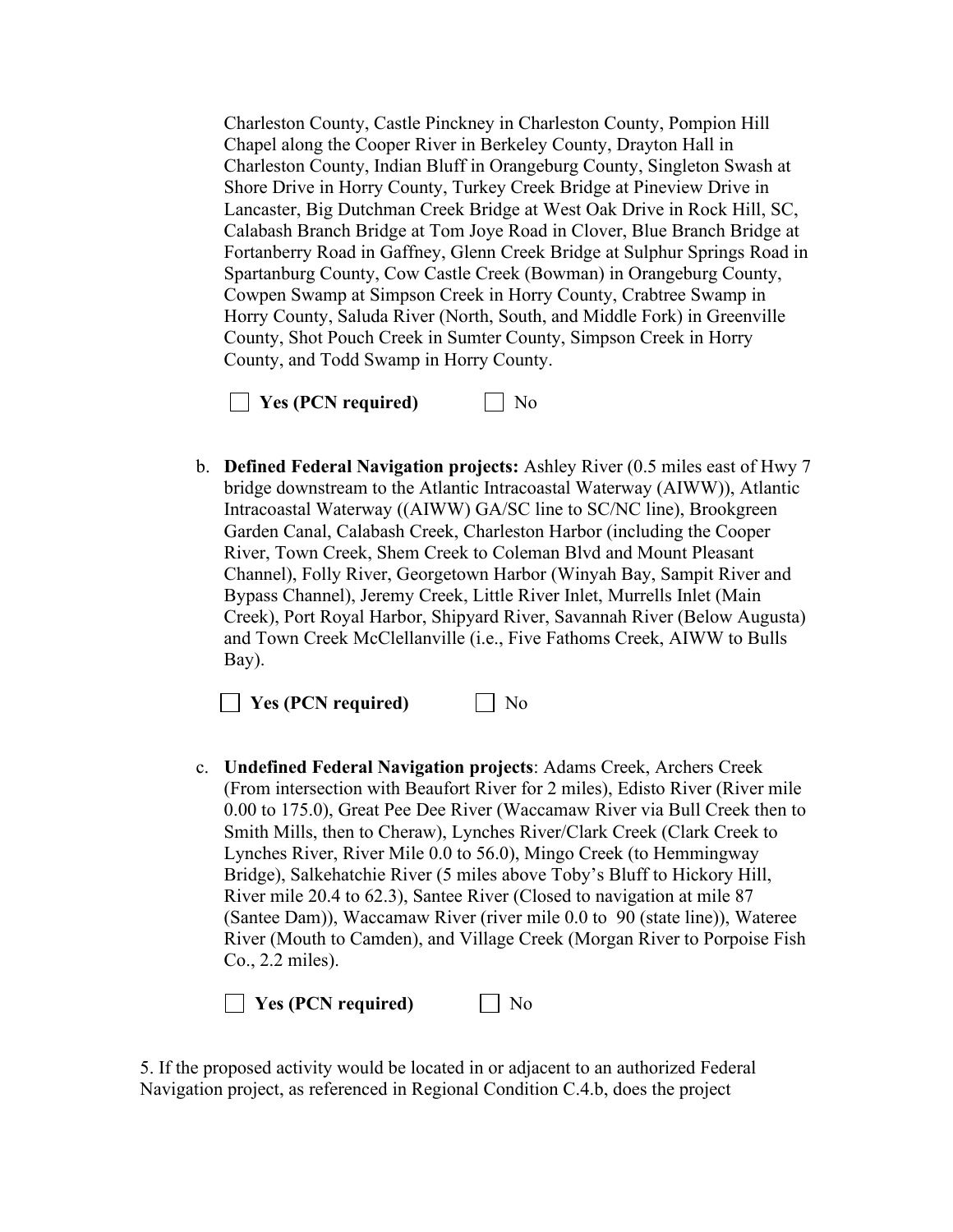drawings include the following information: (1) State Plane Coordinates (NAD 1983) for a minimum of two corners of each structure or fill where it is closest to the Federal channel; (2) the distance from watermost edge of the proposed structure or fill to the nearest edge of the Federal channel; AND (3) Mean Low Water line and the Mean High Water line? (RC C.5)

| $\vert$ $\vert$ N/A | $\Box$ Yes (PCN required) | $\Box$ No (Revise the drawings to |
|---------------------|---------------------------|-----------------------------------|
|                     |                           | include this information)         |

6. For all NWPs requiring a PCN AND when the activity involves the discharge of dredged or fill material into waters of the U.S. associated with mechanized land clearing that results in the permanent conversion of forested or scrub-shrub wetlands to herbaceous wetlands, does the PCN include the following information: (1) a written description and/or drawings of the proposed conversion activity and (2) acreage of the permanent conversion? (RC C.6)

| $\blacksquare$ Yes | $\vert$ No (The PCN should be | $\vert$ $\vert$ N/A |
|--------------------|-------------------------------|---------------------|
|                    | revised to include this       |                     |
|                    | information)                  |                     |

7. Does the activity comply with all of the NWP General Conditions?

|  | $\Box$ Yes $\Box$ No (Activity does not qualify for |
|--|-----------------------------------------------------|
|  | use of a NWP)                                       |

8. For NWPs 3, 11, 12, 13, 14, 15, 20, 22, 33, 57, 58 and 59 does the proposed activity include temporary structures, fills and/or work, including the use of temporary mats? (RC D.3)

|--|--|

9. For NWPs 3, 11, 12, 13, 14, 15, 20, 22, 33, 57, 58 and 59, if the proposed activity includes temporary structures, fills and/or work, including the use of temporary mats, would the temporary activities exceed a period of 180 days? (RC D.3)

| $\Box$ Yes (Additional Corps | $\Box$ No |
|------------------------------|-----------|
| approval is required)        |           |

10. For NWPs 3, 11, 12, 13, 14, 15, 20, 22, 33, 57, 58 and 59, if the proposed activity includes temporary structures, fills and/or work, including the use of temporary mats, would the temporary structures, fills and/or work, including temporary mats, be removed as soon as the work is complete AND the disturbed areas be restored to preconstruction contours and conditions? (RC D.3)

Yes **No (Activity does not qualify for use**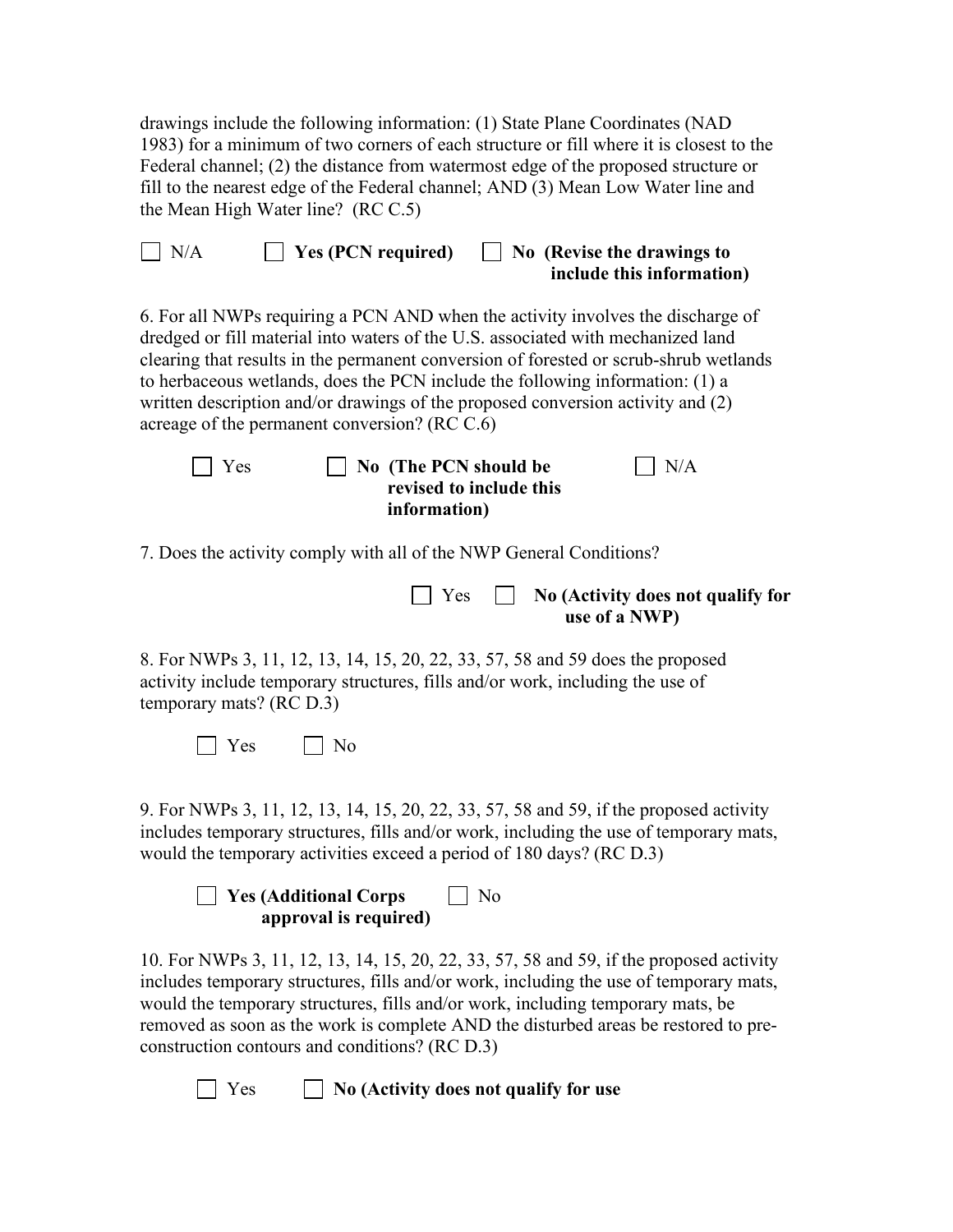#### **of the NWP)**

11. For NWP 3, 11, 12, 13, 14, 15, 20, 22, 33, 57, 58 and 59, does the proposed activity involve the use of temporary mats, including timber mats, metal, synthetic and/or artificial mats, or other materials that may serve the purpose of mats? (RC D.3)

No No

12. For NWPs 3, 11, 12, 13, 14, 15, 20, 22, 33, 57, 58 and 59 that require PCNs AND involve temporary structures, fills and/or work, including the use of temporary mats, or other materials that may serve the purpose of mats, does the PCN include the following information: (1) a written description and/or drawings of the proposed temporary activities that will be used during project construction; (2) the timeframe that the proposed temporary activities will be in place; and (3) specifications of how pre-construction contours will be re-established and verified after construction? (RC D.4)

**No (PCN should be revised II N/A to include this information)**

16. For NWPs 3, 8, 10, 13, 15, 18, 19, 22, 23, 25, 27, 28, 30, 33, 34, 36, 37, 38 and 54, activities, would the activities occur in the critical resource waters of the ACE Basin National Estuarine Research Reserve or the North Inlet Winyah Bay National Estuarine Research Reserve, including wetlands adjacent to these critical resource waters? (RC D.5)

| $\Box$ Yes (A PCN is required) | $\overline{\phantom{1}}$ No | $\Box$ N/A |
|--------------------------------|-----------------------------|------------|
|--------------------------------|-----------------------------|------------|

#### **C. Nationwide Permit 13**

1. Does the proposed activity involve bank stabilization activities necessary for erosion control or prevention, such as vegetative stabilization, bioengineering, sills, rip rap revetment, gabion baskets, stream barbs, and bulkheads, or combinations of bank stabilization techniques?

| $\Box$ Yes $\Box$ No (Activity does not qualify for |
|-----------------------------------------------------|
| use of NWP 13)                                      |

2. Will the proposed bank stabilization activity involve the placement of material in excess of the minimum needed for erosion protection?

| $\mathsf{I}$ N/A | $\Box$ Yes (Activity does not | $\overline{N}$ |
|------------------|-------------------------------|----------------|
|                  | qualify for use of            |                |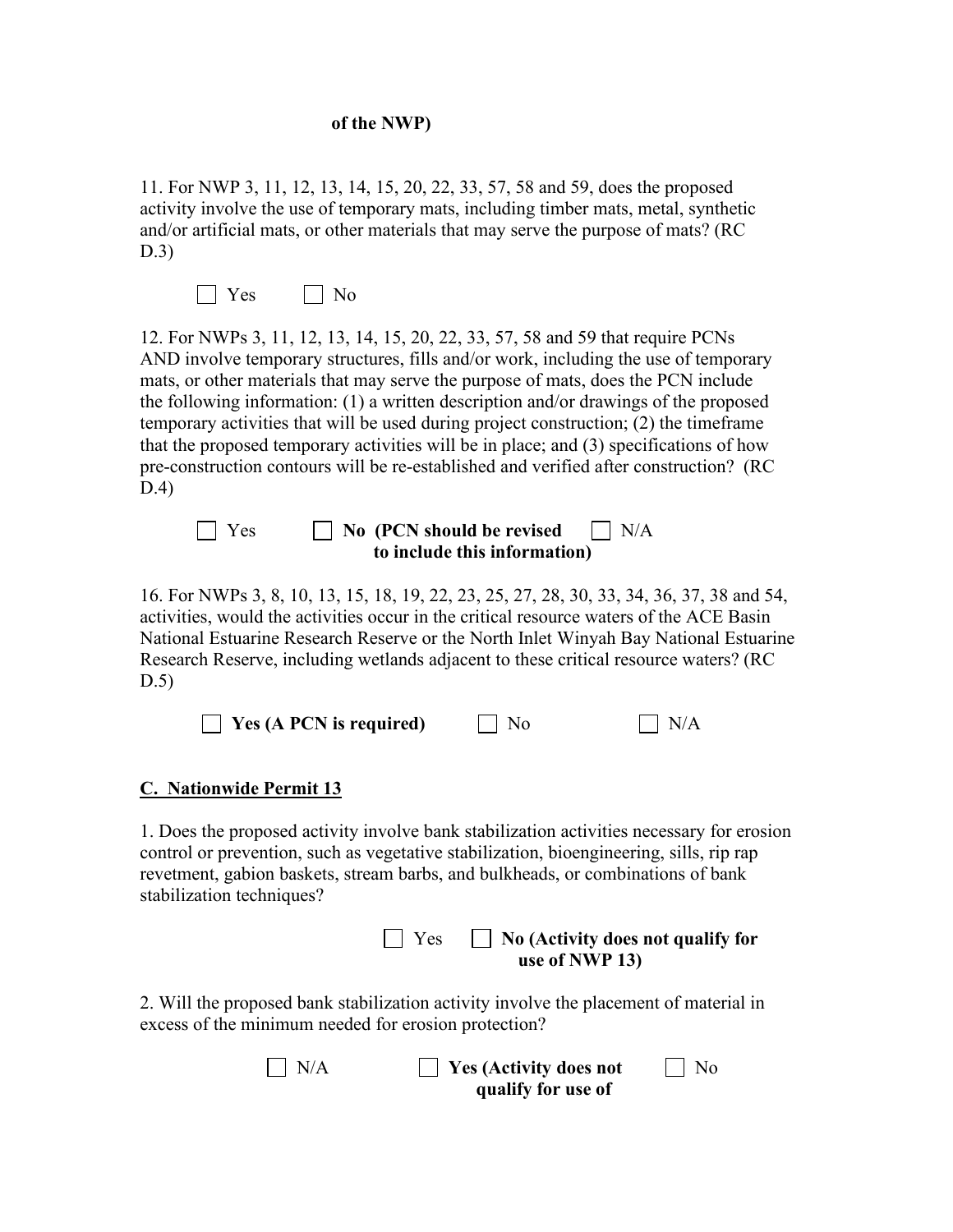#### **NWP 13)**

3. Does the proposed bank stabilization activity exceed more than 500 linear feet in length?

| $\Box$ Yes (PCN required-  | $\vert$   No |
|----------------------------|--------------|
| <b>Agency coordination</b> |              |
| required. Refer to GC #32  |              |
| (d) $(2)$ (ii) and $(3)$ ) |              |

4. If the proposed bank stabilization activity involves more than 500 feet in length of stabilization, has the District Engineer waived this criterion by making a written determination concluding that the discharge will result in no more than minimal adverse environmental effects?

| $\mid$ $\mid$ N/A | $\vert$   Yes | No (If the stabilization is a  |
|-------------------|---------------|--------------------------------|
|                   |               | bulkhead and more than 500     |
|                   |               | feet, see below #5. Otherwise, |
|                   |               | the activity does not          |
|                   |               | qualify for use of             |
|                   |               | <b>NWP 13)</b>                 |

 5. Does the bank stabilization activity involve greater than 1,000 feet in length of bulkhead along the bank?

| N/A | $\vert$ Yes (Activity does not<br>No |
|-----|--------------------------------------|
|     | qualify for use of                   |
|     | NWP 13, a waiver                     |
|     | cannot be issued for a               |
|     | bulkhead that is greater             |
|     | than 1,000 feet in length)           |

6. Does the proposed bank stabilization activity involve the discharge of greater than an average of one cubic yard per running foot as measured along the length of the treated bank, below the ordinary high water mark or the high tide line?

**Yes (PCN required-**  $\Box$  No  **Agency coordination required. Refer to GC #32 (d) (2) (ii) and (3))**

7. If the proposed bank stabilization activity involves more than an average of one cubic yard per running foot, as measured along the length of the treated bank, below the plane of the ordinary high water mark or the high tide line, has the District Engineer waived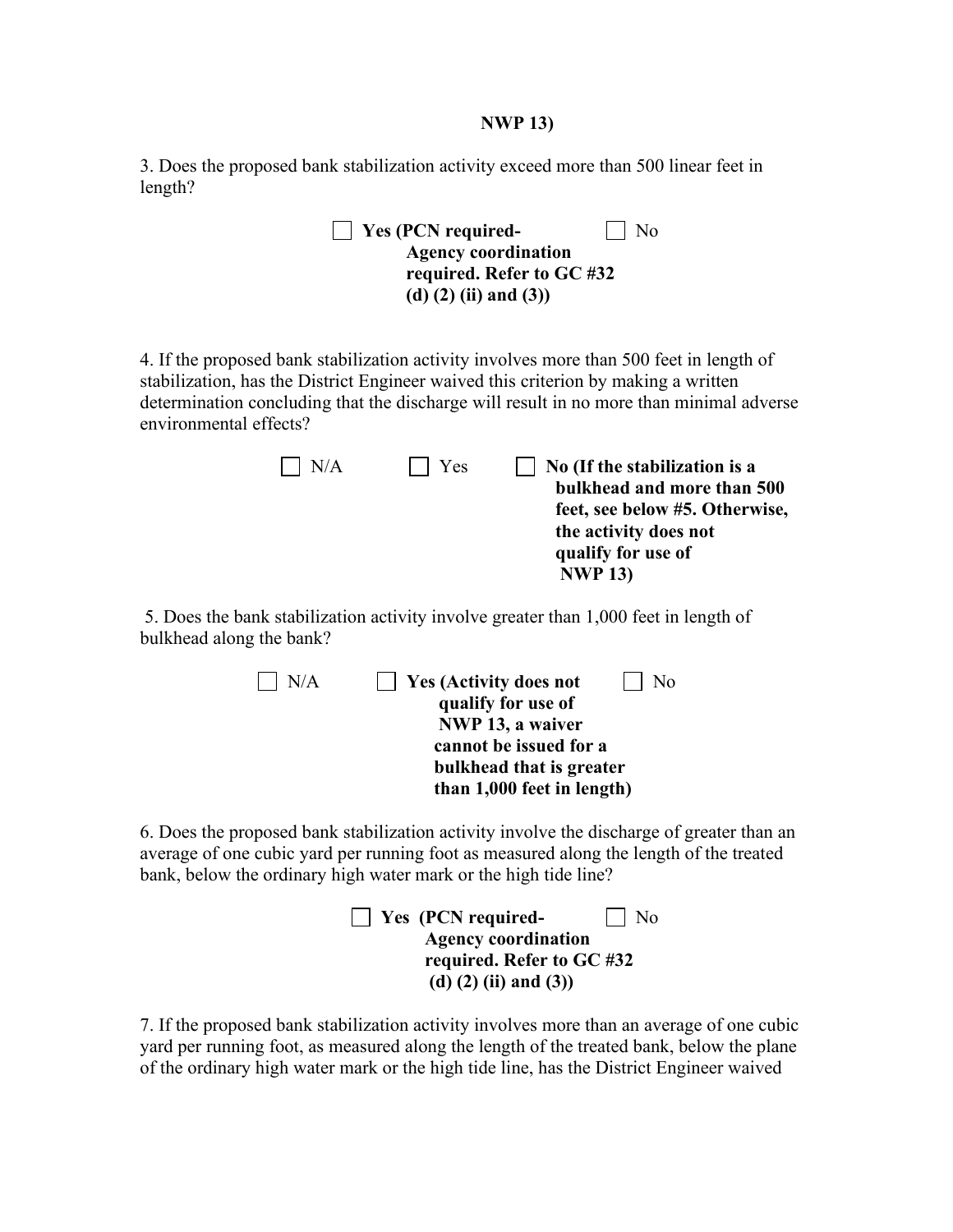this criterion by making a written determination concluding that the discharge will result in no more than minimal adverse environmental effects?

> **N/A** Yes **No (Activity does not qualify for use of NWP 13)**

8. Does the proposed bank stabilization activity involve the discharge into a special aquatic site?

| $\blacksquare$ Yes (PCN required- | $\vert$   No |
|-----------------------------------|--------------|
| <b>Agency coordination</b>        |              |
| required. Refer to GC #32         |              |
| (d) $(2)$ (ii) and $(3)$ )        |              |

9. If the proposed bank stabilization activity involves the discharge of dredged or fill material into special aquatic sites, has the District Engineer waived this criterion by making a written determination concluding that the discharge will result in no more than minimal adverse environmental effects?

| $\mid N/A$ | $\vert$ Yes | No (Activity does not |
|------------|-------------|-----------------------|
|            |             | qualify for use of    |
|            |             | <b>NWP 13)</b>        |

10. Will any of the material associated with the proposed bank stabilization activity be of the type of material or be placed in any location, or in any manner, that will impair surface water flow into or out of any waters of the United States?

**Yes (Activity does not** No **qualify for use of NWP 13)**

11. Will any of the material associated with the proposed bank stabilization activity be placed in a manner that will be eroded by normal or expected high flows?



12. If the material associated with the proposed bank stabilization involves native trees and treetops, are the trees and treetops properly anchored AND is the location a low energy area?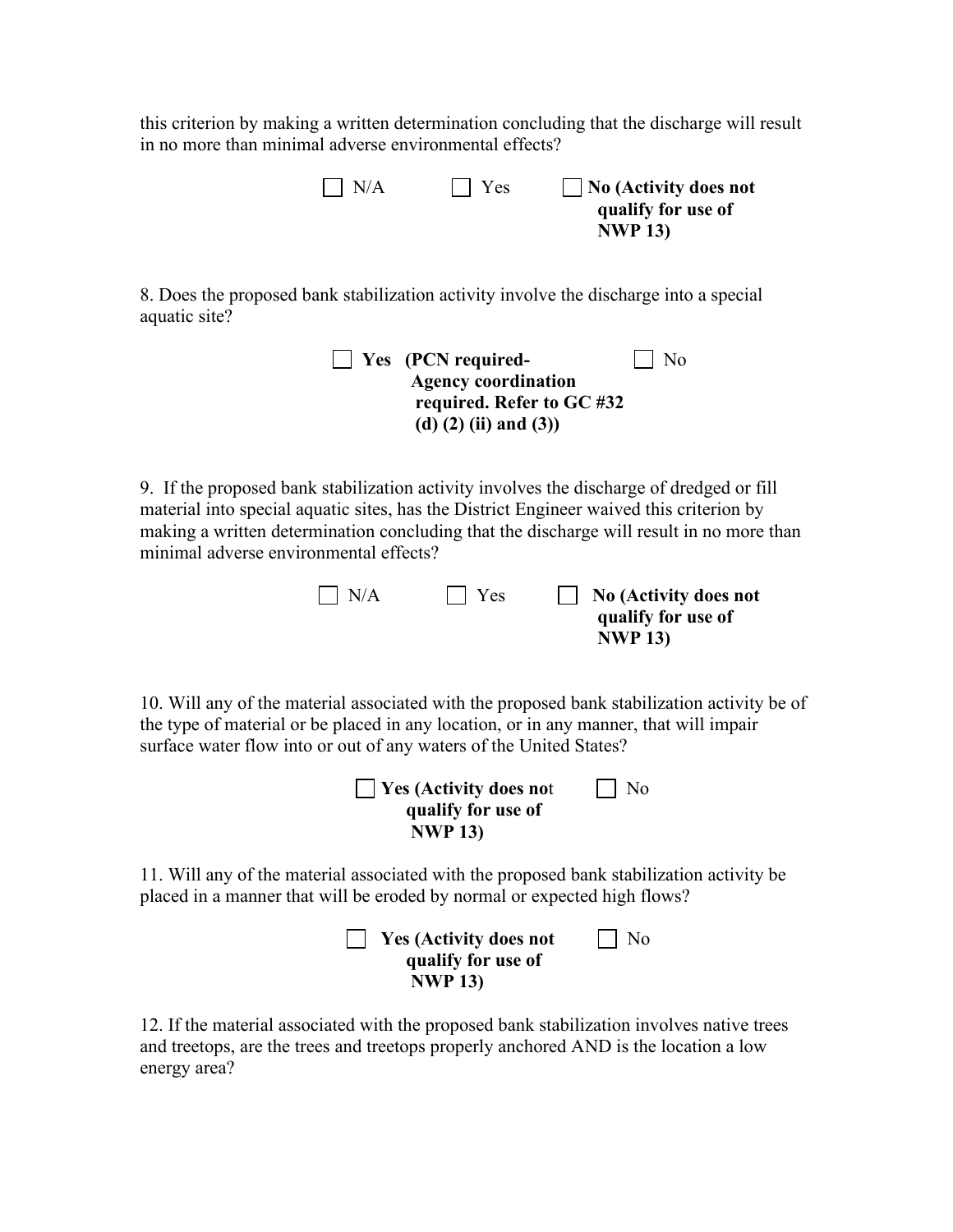| Yes<br>No                                                                                                                                                                                                                                                                                                                                                                                                                                             |  |  |  |  |
|-------------------------------------------------------------------------------------------------------------------------------------------------------------------------------------------------------------------------------------------------------------------------------------------------------------------------------------------------------------------------------------------------------------------------------------------------------|--|--|--|--|
| 13. If the proposed bank stabilization activity involves bioengineering or vegetative bank<br>stabilization, will native plants appropriate for the current site conditions, including<br>salinity, be used?                                                                                                                                                                                                                                          |  |  |  |  |
| N/A<br>Yes<br><b>No (Activity does not</b><br>qualify for use of<br><b>NWP 13)</b>                                                                                                                                                                                                                                                                                                                                                                    |  |  |  |  |
| 14. Is the proposed bank stabilization activity a stream channelization activity?                                                                                                                                                                                                                                                                                                                                                                     |  |  |  |  |
| No<br><b>Yes (Activity does not</b><br>qualify for use of<br><b>NWP 13)</b>                                                                                                                                                                                                                                                                                                                                                                           |  |  |  |  |
| 15. Will the proposed stabilization activity be properly maintained, which may require<br>repairing it after severe storms or erosion events?                                                                                                                                                                                                                                                                                                         |  |  |  |  |
| Yes<br><b>No (Activity does not</b><br>qualify for use of<br><b>NWP 13)</b>                                                                                                                                                                                                                                                                                                                                                                           |  |  |  |  |
| 16. Does the proposed stabilization activity involve temporary structures, fills, and work,<br>including the use of temporary mats, necessary to construct the bank stabilization<br>activity?                                                                                                                                                                                                                                                        |  |  |  |  |
| Yes<br>No                                                                                                                                                                                                                                                                                                                                                                                                                                             |  |  |  |  |
| 17. If the proposed bank stabilization activity involves temporary structures, fills, and<br>work, including the use of temporary mats, will appropriate measures be taken to<br>maintain normal downstream flows and minimize flooding to the maximum extent<br>practicable, when temporary work, structures, and discharges, including cofferdams, are<br>necessary for construction activities, access fills, or dewatering of construction sites? |  |  |  |  |
| N/A<br>Yes<br><b>No (Activity does not</b><br>qualify for use of<br><b>NWP 13)</b>                                                                                                                                                                                                                                                                                                                                                                    |  |  |  |  |
| 18. If the proposed bank stabilization activity involves temporary fills, will the<br>temporary fill consist of materials, and be placed in a manner, that will not be eroded by<br>expected high flows?                                                                                                                                                                                                                                              |  |  |  |  |

N/A Yes **No (Activity does not qualify for use of**